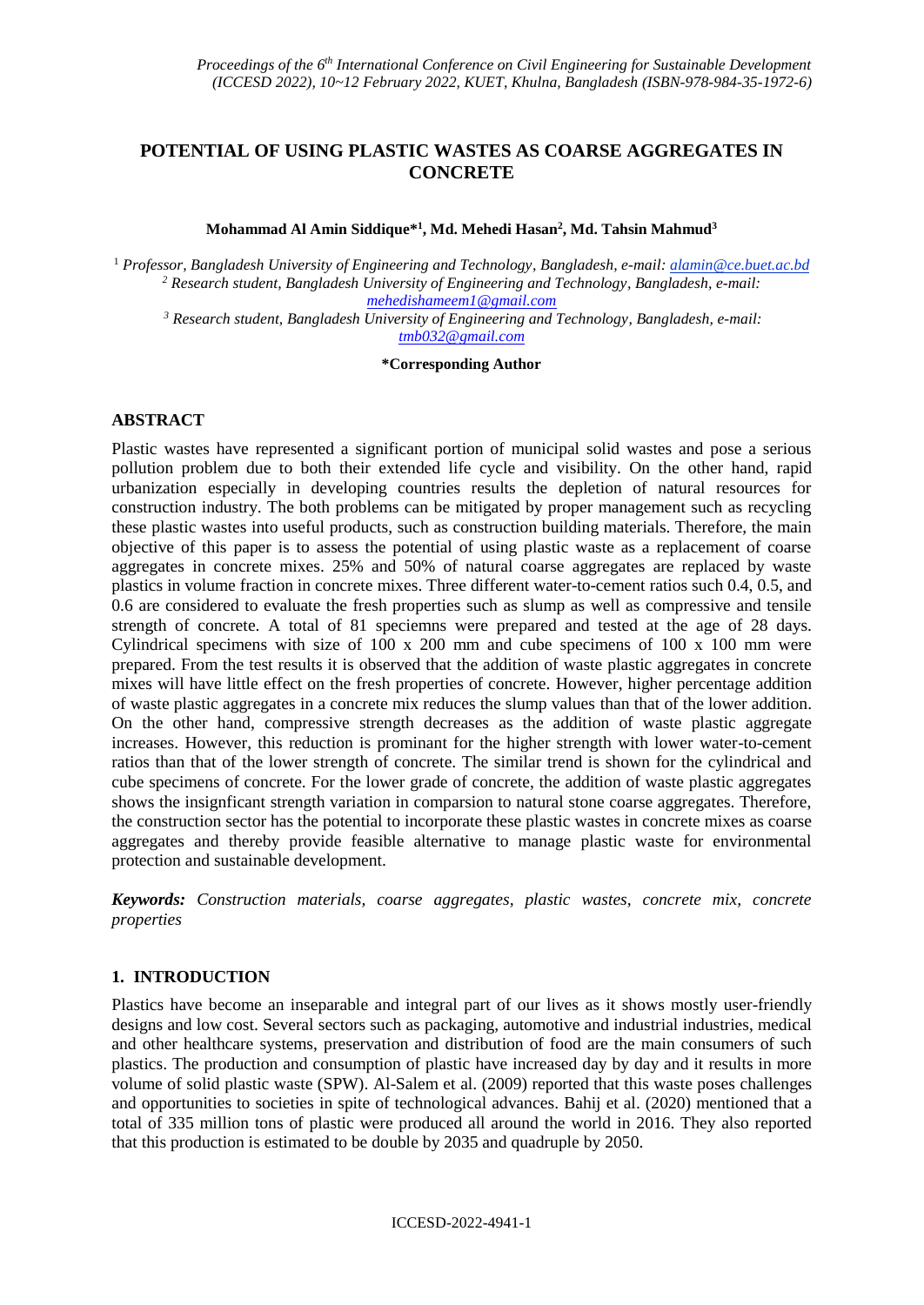Brooks et al. (2018) reported that an estimated total of 6.30 billion tons of plastic waste was generated from 1950 to 2015. More than 80% of these wastes are amassed in landfills or in the natural environment. Liang et al. (2021) reported that more than 50% of worldwide plastic is produced in Asia. In recent years, about 74% of the exported plastic waste in the world has entered Asia region. A report states that Bangladesh produces around 87,000 tons of single-use plastics waste annually. From this production around 86% of this waste is normally dumped in landfills. As most plastics are nonbiodegradable this can stay in soil and water for a long time causing severe environmental pollution. It is eventually getting exposed to the food chain. Single-use plastics are broadly used in Bangladesh due to the extremely cheap price, lack of affordable alternatives and weak policy enforcement. In Bangladesh, a solid waste problem is raised due to the increase in the use of PET (poly ethyleneterephthalate) bottles. Silva et al. (2005) mentioned that PET bottles require longer time even more than one hundred years to degrade it into the nature. That is why, it becomes one of the major challenges in Bangladesh and strongly demands waste plastic recycling.

Bangladesh as a developing country is currently experiencing rapid urbanization and industrialization. This results a lot of infrastructure developments. However, this development is hampered by acute shortage of construction materials, higher prices and huge generated waste. It is observed that plastic is one major component of Municipal Solid Waste (MSW) which is becoming a major research issue for its disposal. Construction sectors have potential its use in concrete. There have been successful replacements or partial replacements of aggregates or filler components of concrete with industrial waste such as fly ash and wood chips in concrete. Literature has shown also successful reduction of plastic waste by recycling and using in concrete as replacements of coarse and fine aggregates. Tayeh et al. (2021) studied five concrete mixtures containing PET and PE with partial replacement for fine aggregate ranged from 0 to 40%. The obtained results show the increase in energy capacity and impact resistance of concrete at the cost of compressive strength. Aldahdooh et al. (2018) studied the potential of plastic waste aggregates as a partial aggregate replacement on properties of normal concrete. They reported that plastic waste aggregates cane be used for the production of normal strength concrete satisfactorily. Mohammed et al. (2019) conducted experimental tests on concrete made of coarse aggregate or fine aggregate partially replaced with plastic wastes. They reported that there is a chance to replace fine or coarse aggregate with plastic aggregate not more than 30% for the production of concrete with acceptable properties. Therefore, the objective of the current paper is to assess concrete properties incorporating waste plastics as a partial replacement of coarse aggregates in concrete. An experimental program was conducted to determine the concrete fresh properties such as slump and hardened properties such as compressive and tensile strengths of concrete incorporating different replacement of coarse aggregates. In this paper, concrete properties having 25% and 50% of waste plastic as replacement of coarse aggregates will be discussed.

## **2. MATERIALS AND METHODS**

### **2.1 Materials**

Normal strength concrete with natural stone aggregates and plastic aggregates were prepared in the current study. Two different replacements (25% and 50%) of stone aggregates in volume with plastic aggregates was used.

Particle size not more than 4.75 mm was considered as fine aggregates. Locally available Sylhet sand was used as fine aggregates in different concrete mixes. For determining particle size distribution, auto sieve shakers was used. Stone chips as coarse aggregates collected from a local company having a maximum size of 19 mm were used in concrete mixes. Particle size distribution of the coarse aggregate was obtained manually by hand operated sieve. Plastics that cannot be degraded further are being molded into a medium size which was then shredded into about 19 mm. Manual method was used for the particle size distribution of the plastic aggregates. These plastics consist mainly of Low Density Polyethylene (LDPE). Portland limestone cement CEM II/B-L 42.5N (BDS EN 197-1: 2003) was used as binder material in concrete mixes.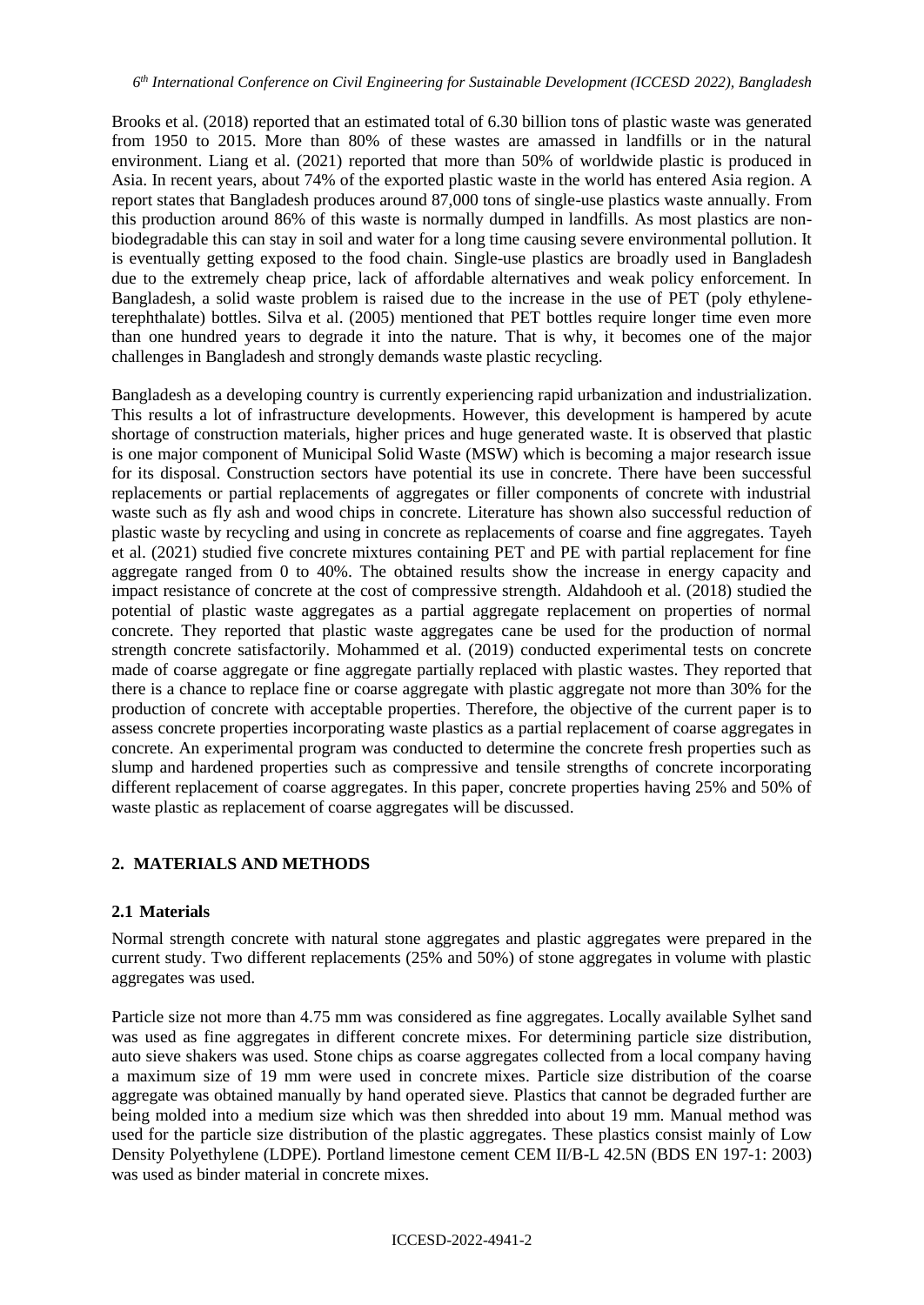Figure 1 shows the different aggregates used in the present study. Figure 2 shows the particle size distribution of the aggregates used in different concrete mixes. In addition, tests on different materials were also conducted to determine various properties and results are presented in Table 1.



(a) Sylhet sand (b) Natural stone chips (c) Plastic aggregate





Figure 2: Particle size distribution for different aggregates used in concrete

|                             | Unit Wt.<br>$(kg/m^3)$<br>[ASTM C29] | Water<br><b>Absorption</b><br>[ASTM C 127,<br>1281 | F.M.<br>[ASTM C]<br>136] | <b>Specific Gravity</b><br>[ASTM C127,<br>1281 |
|-----------------------------|--------------------------------------|----------------------------------------------------|--------------------------|------------------------------------------------|
| Sand                        | 1530                                 | 0.60                                               | 2.98                     | 2.64                                           |
| Natural stone aggregates    | 1580                                 | 0.86                                               | 7.84                     | 2.56                                           |
| <b>Plastic Aggregates</b>   | 560                                  | $\overline{\phantom{0}}$                           | 7.35                     | 0.96                                           |
| 75% Natural + 25% Plastic   | 1330                                 | -                                                  | 7.73                     | 2.16                                           |
| 50% Natural $+$ 50% Plastic | 1080                                 |                                                    | 7.83                     | 1.76                                           |

Table 1: Material Properties of different aggregates

### **2.2 Preparation of Sample Specimens**

#### **2.2.1 Mix Proportion**

The control mix has a mix ratio of 1:2:3, 1:1.5:2.5, 1:2.5:4 (cement: fine aggregate: coarse aggregate) which was adopted for this work with a water- cement ratio of 0.4, 0.5 and 0.6, respectively. For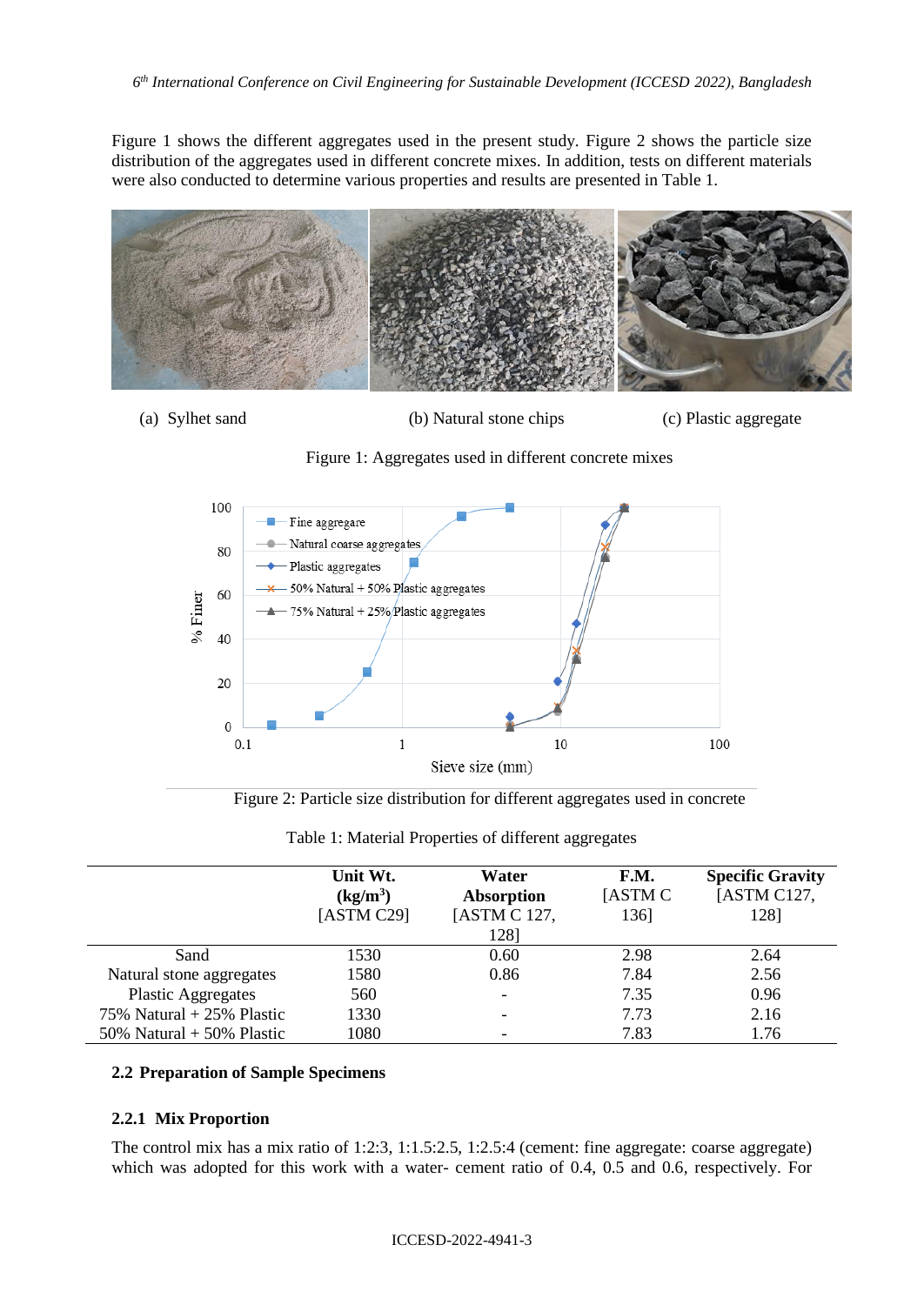*6 th International Conference on Civil Engineering for Sustainable Development (ICCESD 2022), Bangladesh*

making concrete mixes containing plastics, the amount of plastic was considered as 25% and 50% by volume of the coarse aggregate in the control concrete.

### **2.2.2 Mixing, Casting and Curing**

In a regular concrete mix, fine aggregate, coarse aggregate were weighed first and mixed homogeneously for about two minutes in the concrete mixer. This was followed by the addition of cement and one third of total mixing water. After two minutes of mixing, remaining mixing water was added subsequently. Mixing was ceased after five minutes for all mixes when a homogenous mixture has been obtained. Before casting, all the cylindrical molds properly. The same procedure was used for preparation of concrete specimens with plastic aggregates. The molds were secured tightly to ensure that there were no gaps left on the mold which could lead to a possibility of a slurry leakage. Clean and oiled mold for each category was filled with the concrete in three layers. After tamping the molds they were then vibrated from side to side using vibrator. The vibration was stopped as soon as the cement slurry appeared on the top of the molds. The specimens were left in the steel molds covered with wet sack for 24 hours. After 24 hours the specimens were removed from the molds then kept in the curing tank containing clean water till the stipulated day of testing of mechanical and other properties. Figure 3 shows the typical concrete specimen preparation and curing steps.



Figure 3: Mixing, casting and curing of concrete

## **3. RESULTS AND DISCUSSIONS**

In the experimental program 81 nos. specimens were prepared and were tested to evaluate the concrete properties and compared the obtained results. Cylindrical shape specimens with size of 100 x 200 mm and cube specimens with size of 100 x 100 mm were cast and tested to evaluate the concrete compressive strength as well as the tensile strength properties. Both the shape of the specimens were tested at the age of 28 days.

## **3.1 Workability of fresh concrete**

Workability is defined as the property determining the effort required to manipulate a freshly mixed quantity of concrete with minimum loss of homogeneity. The primary characteristics of workability are consistency (or fluidity) and cohesiveness. Slump test as per ASTM C143 was used to measure the workability of freshly mixed concrete. Table 2 shows the slump test values for different concrete mixes considered in the study.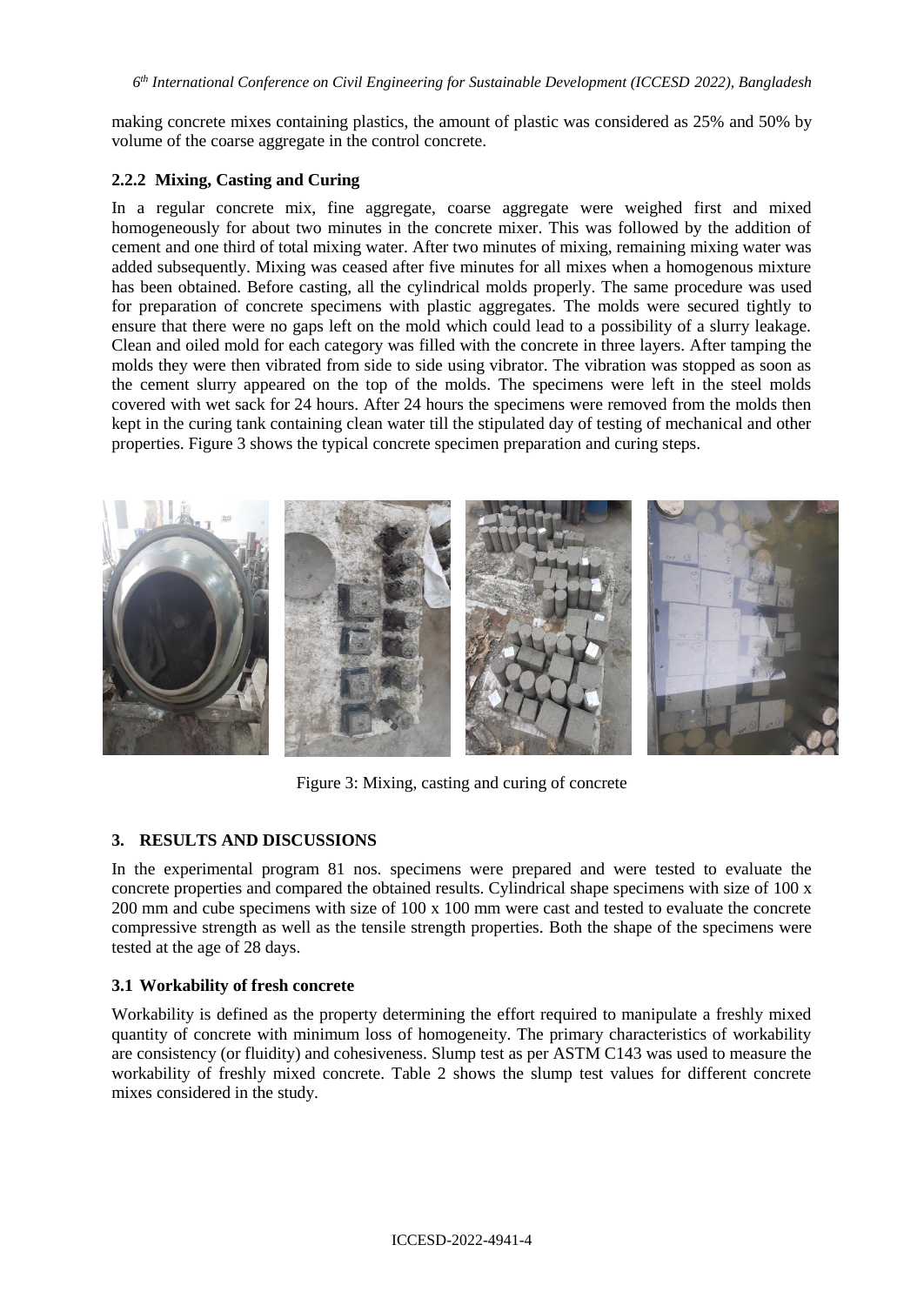| W/C ratio | Concrete with | Concrete with $75\%$ natural + | Concrete with 50% natural $+$ |
|-----------|---------------|--------------------------------|-------------------------------|
|           | natural stone | 25% plastic                    | 50% plastic                   |
| 0.4       |               | 30                             |                               |
| $\rm 0.5$ | 30            | 45                             |                               |
| 0.6       | 60            | 75                             |                               |

Table 2: Slump test values in different concrete mixes

From the test results it is observed that addition of waste plastic aggregates increases slump values of fresh properties of concrete. However, increasing addition of waste plastic decreases slump values of the mixes.

### **3.2 Compressive Strength**

The compression strength of concrete is a measure of the concrete's ability to resist compressive loads. It is normally measured by crushing cylindrical (ASTM C 39) and cube concrete specimens. Three standard-cured specimens made from the same concrete batch were considered to determine the average strength value. These were tested at the age of 28 days. Figures 4 and 5 show the compressive strength values for the cylindrical and cube specimens, respectively.



Figure 4: Variation of cylindrical concrete compressive strength with natural and plastic aggregates



Figure 5: Variation of concrete cube compressive strength with natural and plastic aggregates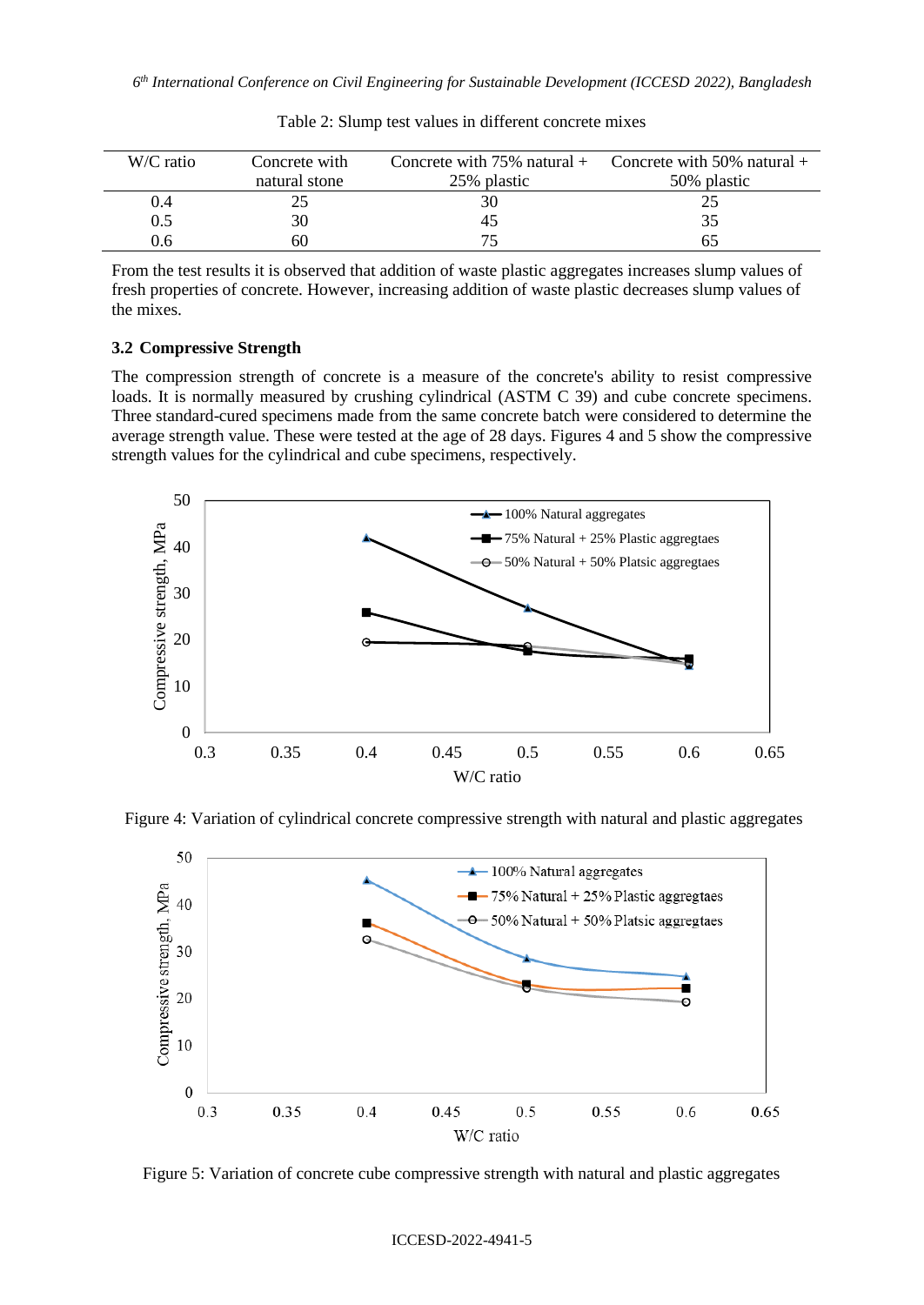From the above figures, it is shown that incorporation of plastic aggregates in a concrete mix reduces the compressive strength of concrete. This reduction is higher for lower w/c ratio and lower for higher w/c ratios. It is also observed from the figures that for the lower grade concrete such as 14.5 MPa with w/c ratio of 0.6, the incorporation of plastic aggregates results in almost the same strength with the natural stone aggregates. Therefore, for the production of low grade concrete, plastic aggregates may be used instead of natural aggregates and thereby will reduce waste plastics in the environment.

### **3.3 Tensile Strength**

Indirect tensile strength test on cylindrical concrete specimens was conducted at the age of 28 days. Cylindrical specimens of 100 mm x 200 mm were employed for determining the splitting tensile strength. Three specimens from the same mix were used to calculate splitting tensile strength following ASTM C496. Figure 6 shows the comparison of tensile strength of concrete with natural and plastic aggregates.



Figure 6: Variation of concrete tensile strength with natural and plastic aggregates

From the above figure, it is shown that the same trend is observed for the tensile strength of concrete. At a higher strength with lower w/c ratio, the tensile strength with plastic aggregates replacement decreases at a faster rate than that of the concrete with higher w/c ratios. A 33% reduction is shown for  $w/c = 0.4$  while that reduction is 15% for w/c of 0.6 having the 25% natural aggregate replacement with the waste plastic aggregates.

#### **4. CONCLUSIONS**

An experimental program is conducted to assess the use of waste plastic aggregates in concrete. 25% and 50% replacement of natural stone aggregates with the waste plastic aggregates are considered in the study. Water-to-cement ratios are considered 0.4, 0.5 and 0.6 both for natural and waste plastic aggregates in concrete mixes. Fresh properties in terms of slump and hardened properties such as tensile strength and compressive strength are determined and the results are compared. From the experimental results, it is concluded that no significant variation in slump values are shown for the concrete mixes with the natural stone and plastic aggregates. Compressive strength as well as tensile strength are reduced as the waste plastic aggregates replacement are increased. However, this reduction is prominent for the higher strength concrete with lower w/c ratio and insignificant for the lower strength concrete with higher w/c ratio. Therefore, it may be concluded that for the lower grade concrete, waste plastic aggregates can be used instead of natural aggregates. Such use of waste plastic will have a great impact on the environmental sustainability.